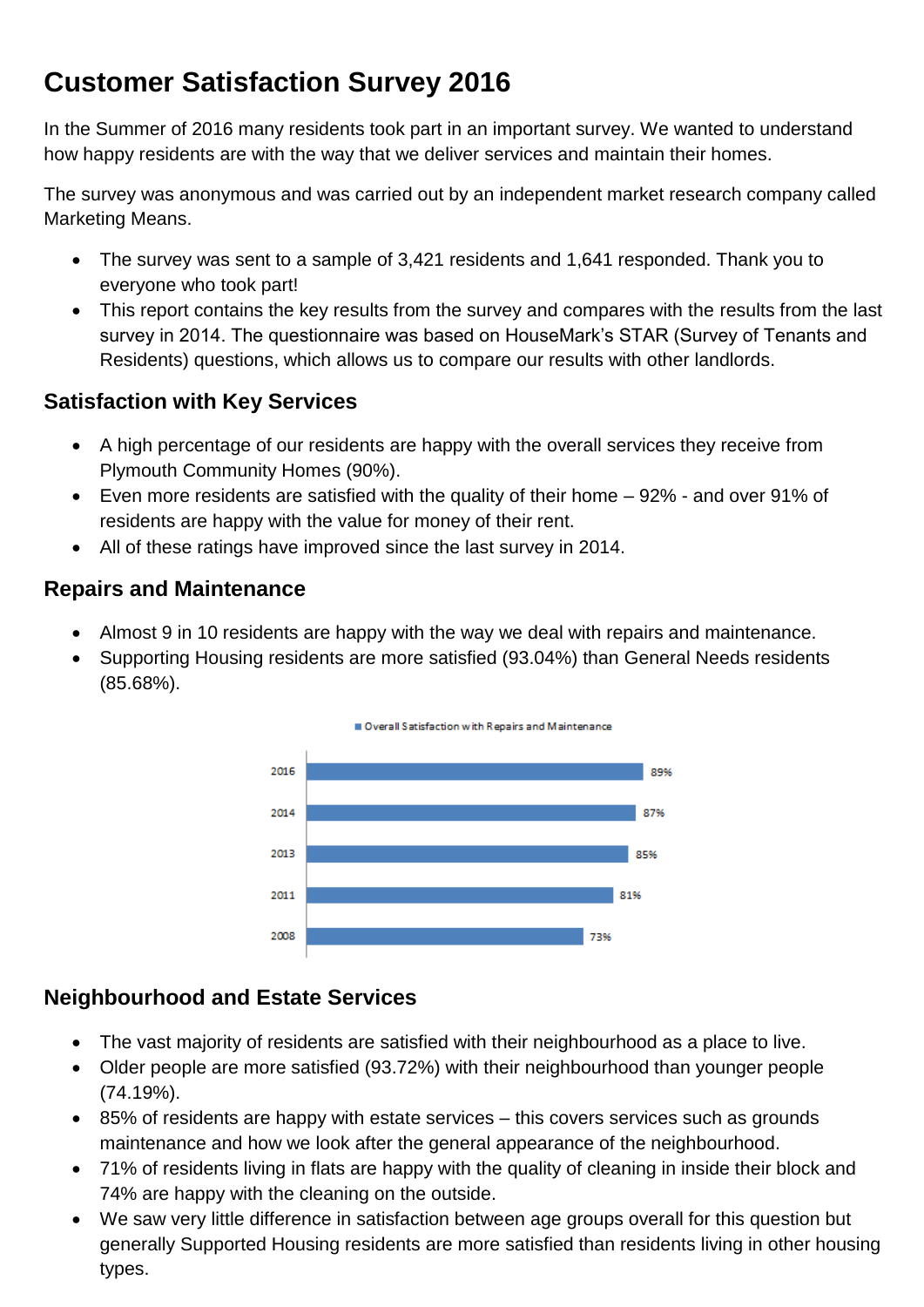

#### **Listening to Views and Acting Upon Them**

- 73% of residents are satisfied that PCH listens to their views and acts upon them, this has returned to the same satisfaction level as 2013.
- We also asked how satisfied residents are that we shape services around their needs 76% of respondents confirmed that they were happy we consider their needs when dealing with us.



Supported housing residents are more satisfied (80.38%) than general needs residents (69.37%) that we listen to their views and act upon them. This is lower than we would like and will be taking action to address this when we have understood why this is the case.

#### **Getting Hold of the Right Person**

We have previously received feedback from residents that it is hard to get hold of the right person when contacting PCH with an enquiry. We have improved the way that residents can contact us and the results show that 79% now think it is easy to get hold of the right person. This is a significant improvement since the last survey, which told us only 69% were happy.